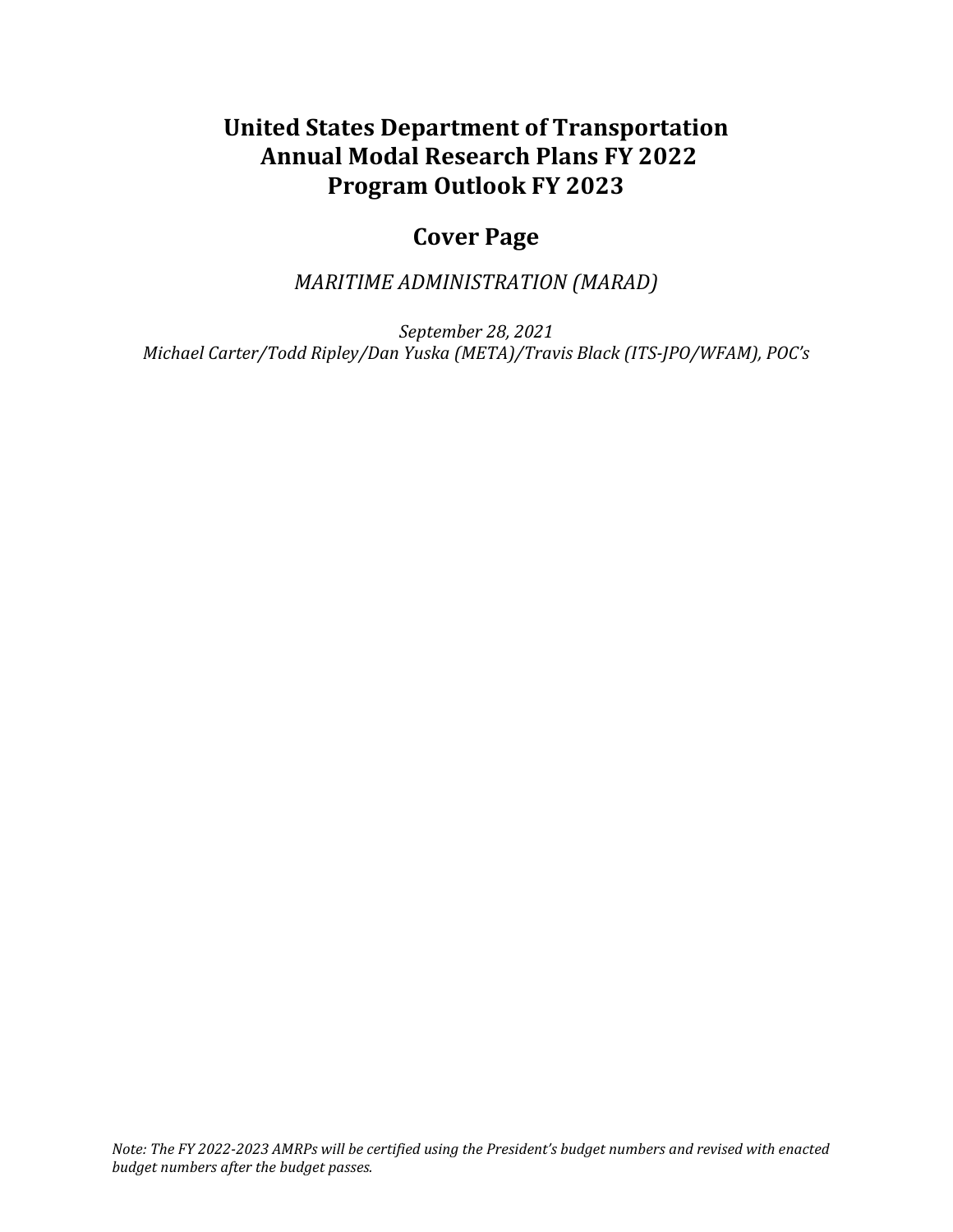## **Executive Summary**

## **Executive Summary (META)**

**Existing META Program Summary -** The Maritime Environmental and Technical Assistance (META) program was established by Congress to engage in the environmental study, research, development, assessment, and deployment of emerging marine technologies and practices related to the marine transportation system through the use of public vessels under the control of the Maritime Administration or private vessels under United States registry, and through partnerships and cooperative efforts with academic, public, private, and nongovernmental entities and facilities. META is executed through collaboration among the private and public sectors to identify, evaluate, and demonstrate promising new technologies and practices that are likely to result in enhanced system performance. META's achievements inform and support not only industry but provide data for development of national and international maritime environmental policy mechanisms and assess potential economically achievable regulatory and permitting reforms.

Since its inception, META's primary focus areas can be divided into three broad categories: 1) vessel and port emissions reductions; 2) the use of alternative fuels, technologies, and energy efficiency applications for maritime platforms; and 3) the control of non-indigenous aquatic species transported by vessels. These areas present significant continuing challenges for ship owners and operators, the regulatory community, and the public. As of January 2020, through the National Defense Authorization Act (NDAA), META program language was expanded to include efficiency and safety of domestic maritime industries as well as ship-generated underwater noise.

META has broad authority to coordinate and carry out projects. MARAD works with industry stakeholders, other government agencies, and academia to design and develop projects based on pressing domestic and international environmental issues and challenges. To disseminate information and data relevant for stakeholders, the majority of META project results are made publicly available through media outlets such as the META website, National Transportation Library, trade publications, peer reviewed journal articles, and other public platforms.

## *Technology Transfer (T2)*

Technology testing, validation and verification is a key component of the META program. As such, much of the work supports T2 opportunities and the dissemination of information about the costs, benefits, and performance of technologies to assist industry in making decisions regarding capital investments and choosing among technology options that best fit their operations. Through META, MARAD provides opportunities for *in-situ* testing of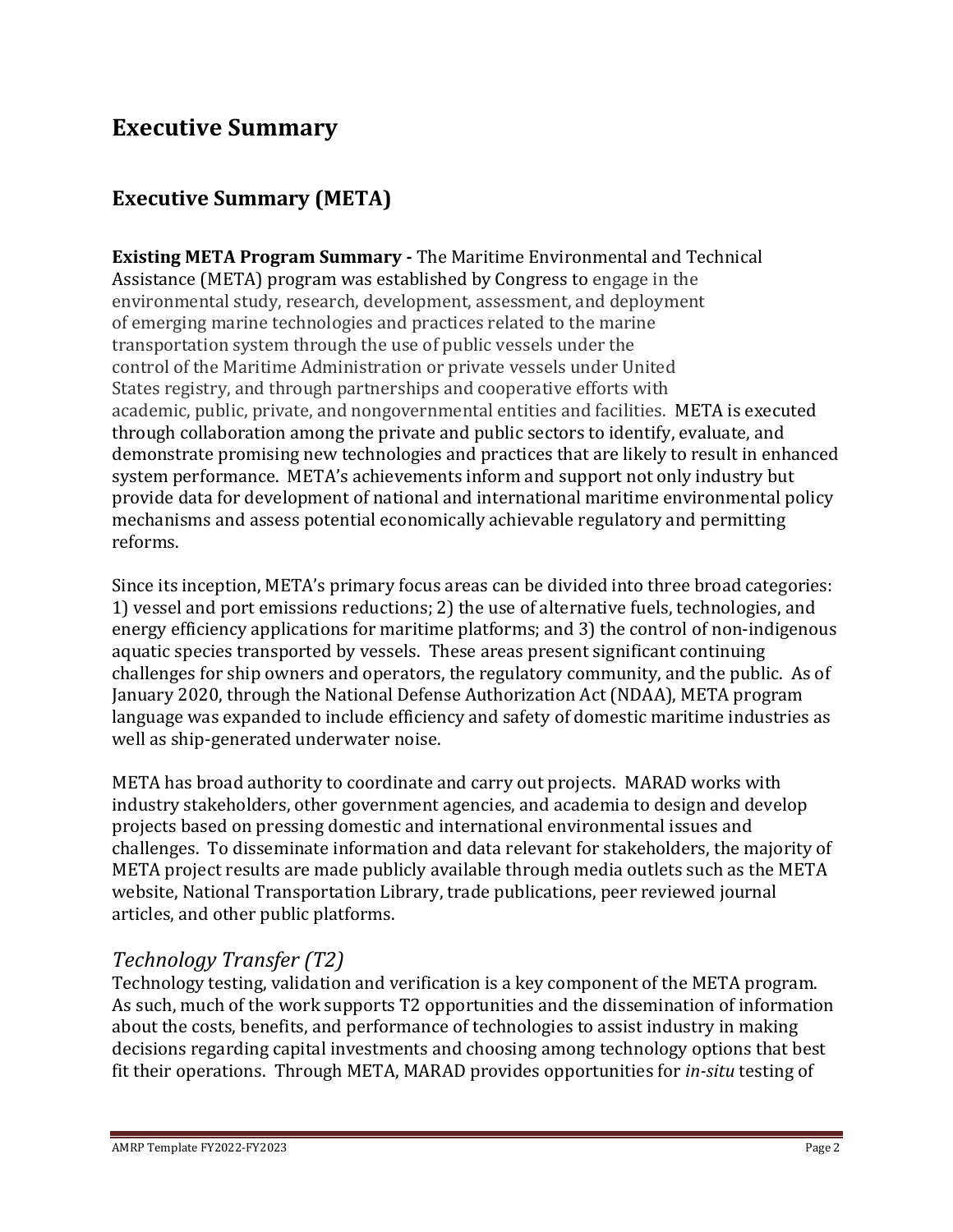technologies aboard MARAD-owned training vessels and other shipboard/marine platforms.

## *Evaluation/Performance Measurement*

Legislative language defines the goal of the META program as "Foster collaborative efforts amongst Federal agencies, academia, industry, and the public to address critical marine transportation issues." Because the nature of this program is focused on providing technical assistance in areas where environmental, safety, and efficiency challenges exist, the development of baselines, broad goals, and metrics has been difficult. Considering this, the program office manages 5-year outlooks, consistent with Agency goals, that identify program focus areas and potential projects to support those areas.

As a practical matter, focus areas are reviewed at least annually through developing spend plans, plus throughout the year as input is received from stakeholders. Priorities are guided or influenced by stakeholder input, lessons learned from previous research, regulatory changes, and other work developed nationally and internationally. In addition, META takes advantage of "projects of opportunity," where MARAD will add to projects that are being undertaken or planned by others. For example, MARAD might perform pre-and post-emissions testing when a ship owner performs a repower or switches fuel types.

As designed, the program is largely driven by stakeholder needs. As such, MARAD participates in numerous industry and government-led forums throughout the year, where program information on research and technical assistance results and needs are discussed and identified. In addition, MARAD sponsors workshops and META program public forums, and participates in many other venues to facilitate dialog and input on program activities and direction.

## **Executive Summary (MARAD ITS-JPO)**

**MARAD ITS-JPO Collaboration Research Activities Summary –** The ITS MARAD program is a joint USDOT initiative, co-led by the Intelligent Transportation Systems-Joint Program Office (ITS-JPO) and MARAD with modal participation from Federal Highway Administration (FHWA) and Federal Motor Carrier Safety Administration (FMCSA). The goal of the program is to use ITS to improve the performance of maritime ports and terminals along with the larger freight network. MARAD currently does not have a budget for any of the projects, but by working jointly with the ITS-JPO and FMCSA, we have directed work benefiting our port stakeholders and communities.

We continue to work on identifying a portfolio of projects that agencies, including port authorities, can implement through Advanced Transportation and Congestion Management Technologies Deployment (ATCMTD) and other grants to address port and freight-related challenges.

*Technology Transfer (T2)*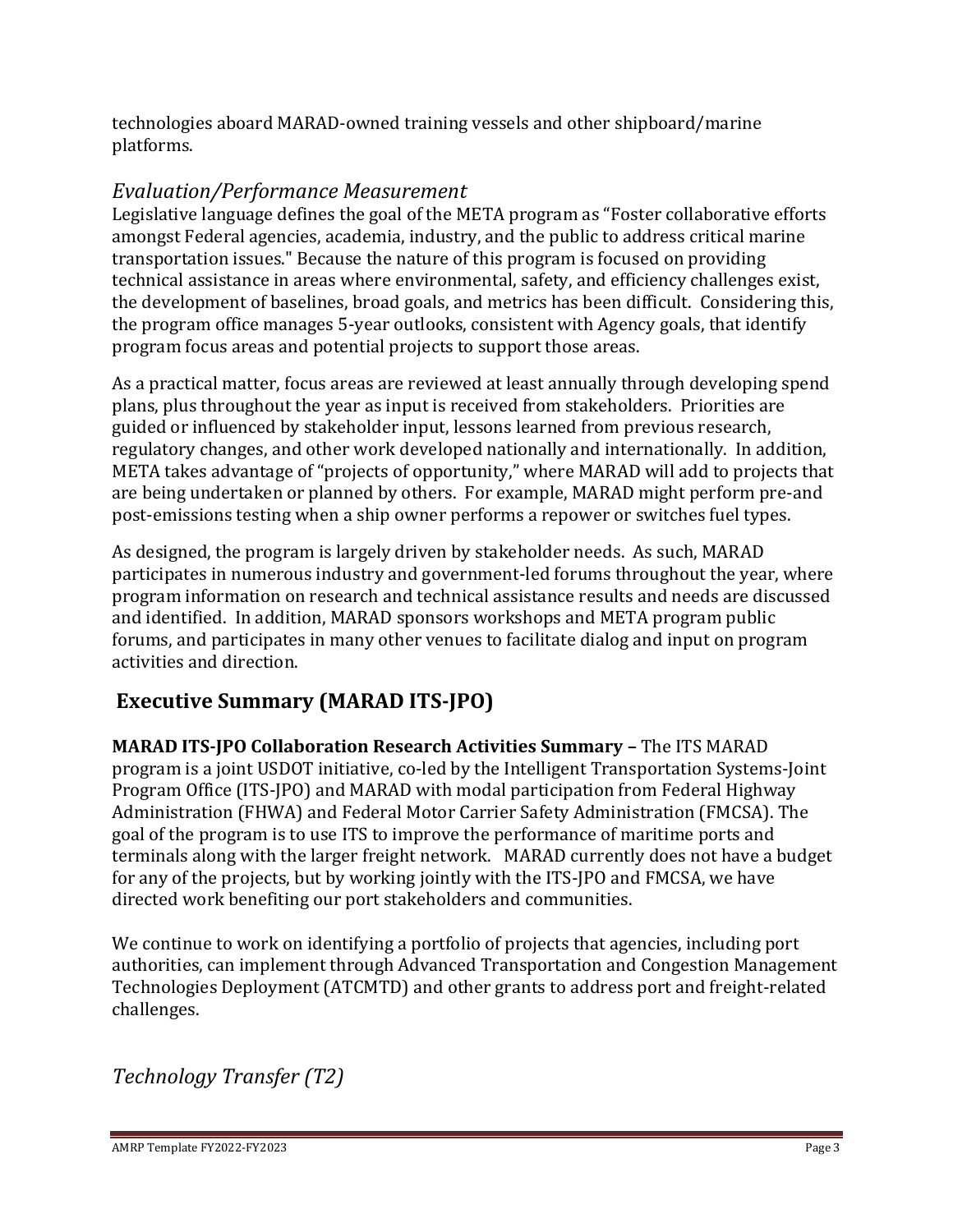MARAD works with the ITS-JPO's Professional Capacity Building (PCB) program to coordinate knowledge transfer of project results using webinars and postings of project materials, in addition to ITS-JPO posting it to the DOT Research Hub.

Through the ITS MARAD program we are working toward a long-term outcome of field operational testing of technology solutions, one of which may include automated truck queuing at ports. Working closely with relevant maritime stakeholders will help ensure effective Technology Transfer (T2) activities of the completed products and tools and assist in developing plans for future evaluation activities.

The program completed the ITS MARAD Truck Staging study in May 2019. The study objectives were to determine the state of the practice regarding truck staging, including access, queuing, and parking at maritime ports and to identify port operators' and trucking industry needs; and to perform an economic feasibility study of automated truck queuing as a technology solution. Additionally, the ITS-JPO created Professional Capacity Building (PCB) materials that relate to ITS in a port environment that were completed Summer 2019. As part of knowledge transfer of ITS technologies into the port environment, MARAD worked with the ITS-JPO and the American Association of Port Authorities on the Port Planning & Investment Toolkit ITS Module that was completed in June 2019 delivering a tool for knowledge transfer of ITS Technologies into the port environment. The objective of the module is to assist ports in the planning, feasibility, funding, and deployment of ITS applications.

The Port Autonomous/Connected Drayage Truck Development and Testing project will include knowledge transfer activities for the demonstration of ITS Technologies in a port environment. The project is expected to be completed in FY 2023, with potential project add-on activities which would take the project beyond the FY 2023 timeframe.

The program also has initiatives underway with port/freight data projects. The scope of the potential National Data Architecture Standard for Port Community Systems (PCS) project involves research, development, and knowledge transfer for a national data standard to guide port community systems development and data sharing among port and freight stakeholders.

## *Evaluation/Performance Measurement*

We continue to work on identifying a portfolio of projects that agencies, including port authorities, can implement through ATCMTD and other grants to address port and freightrelated challenges. MARAD works with the ITS-JPO to track such activities using yearly updates to the ITS-JPO research roadmap and tracking documents. The roadmap is discussed with relevant ITS-JPO stakeholders in consideration of funding opportunities.

At the project level, MARAD's port development work follows specific project scopes of work, with milestones and deliverables, which are monitored by a MARAD technical representative.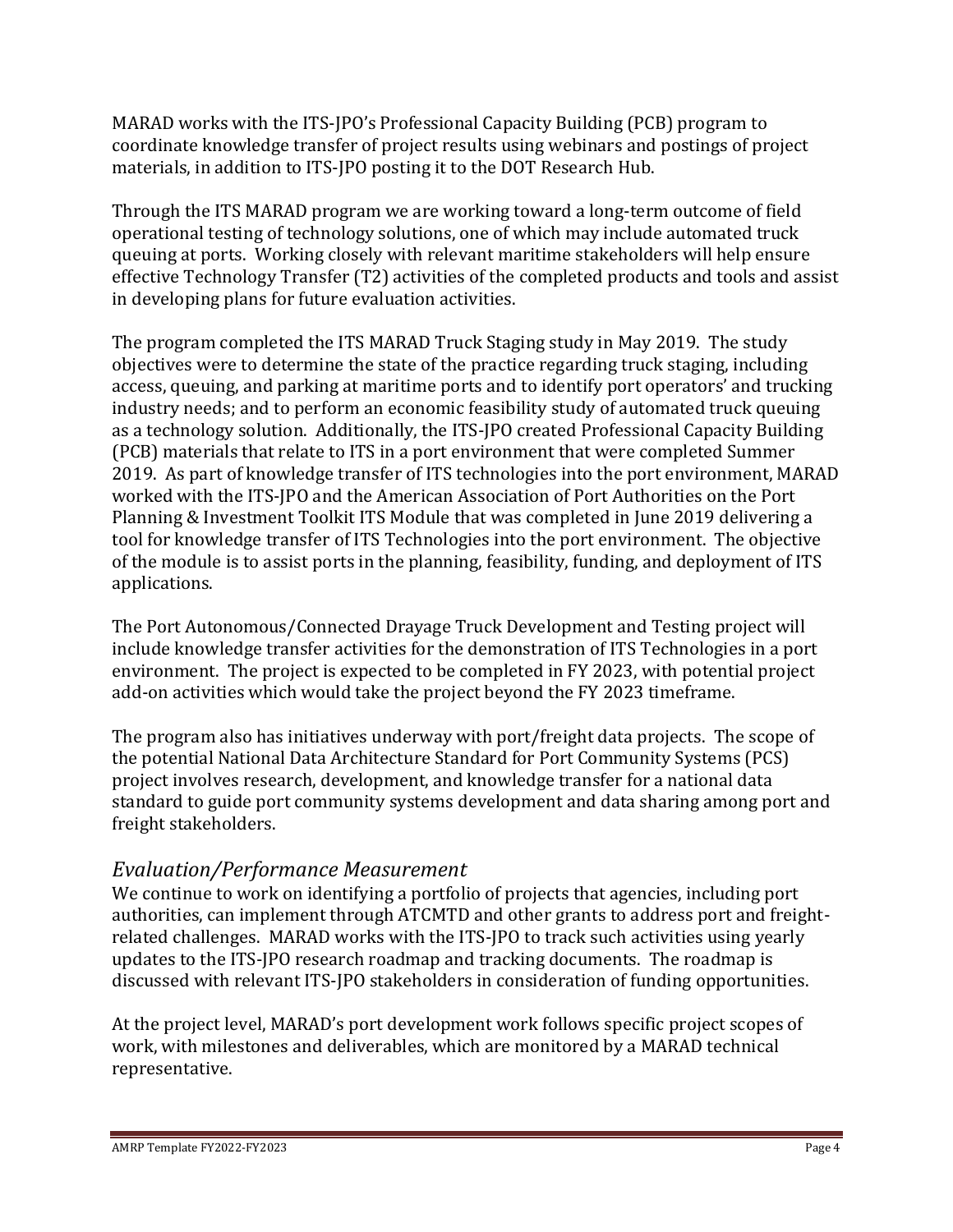For FY 2019, ITS-JPO budgeted \$300,000 for FHWA, with support from MARAD and FMCSA, to start the Port Autonomous/Connected Drayage Truck Development and Testing project. The project seeks to demonstrate autonomous/connected vehicles in a port environment in a multi-year phased approach, to increase efficiencies and safety, and decrease emissions. ITS-JPO budgeted \$1,500,000 through FY 2021 to continue the project, and currently anticipates requesting additional funding for FY 2022 of \$1,500,000 for further project development. The project is on schedule for initial demonstrations in early FY 2022.

As part of knowledge transfer of ITS technologies into the port environment, MARAD worked with the ITS-JPO and the American Association of Port Authorities on the Port Planning & Investment Toolkit ITS Module, completed in June 2019. The objective of the module is to assist ports in the planning, feasibility, funding, and deployment of ITS applications.

The program completed the Business Case Assessment project in October 2017. The team conducted outreach with stakeholders and developed a portfolio of business case assessments for four candidates' ITS solutions.

Waterfront Asset Management (WFAM) Tool Programming (multi-phased project Contract A – Engineering underway, and Contract B – Programming planned FY 2022) will create an integrated tool for use as a guide for capital planning for maritime facilities. The tool will incorporate the influence of structural risk, port resilience, residual service life, current value, and replacement cost in alignment with the unique cultural values of a port enterprise and MARAD. The tool's decision-making algorithm balances emergent business opportunity and the maintenance of an in-water structures inventory in a state of good repair.

Maritime Transportation Research and Education Center (MarTREC) Transportation and Maritime Analytics Partnerships (TransMAP) Hub (University of Arkansas). The research objectives of the TransMAP Hub are to:

- Curate, archive, and disseminate transactional and dynamic data across multiple software platforms to make a variety of transportation data sets accessible on a real-time basis to government agencies, industry and citizens based on the following:
	- o Open source data management software tools, and
	- o An open-access online visualization platform to collect, analyze, and disseminate transportation system performance data that supports efficient and accessible multimodal transportation.
- Improve visualization of physical and socioeconomic data related to multimodal transportation in three-dimensional space and over time through the development of cartograms for visualizing human geography, area-value data, and time as a cartographic variable.
- Develop interactive map animations so researchers, citizens, and current and future industries can access data-rich maps to make informed decisions for effective planning,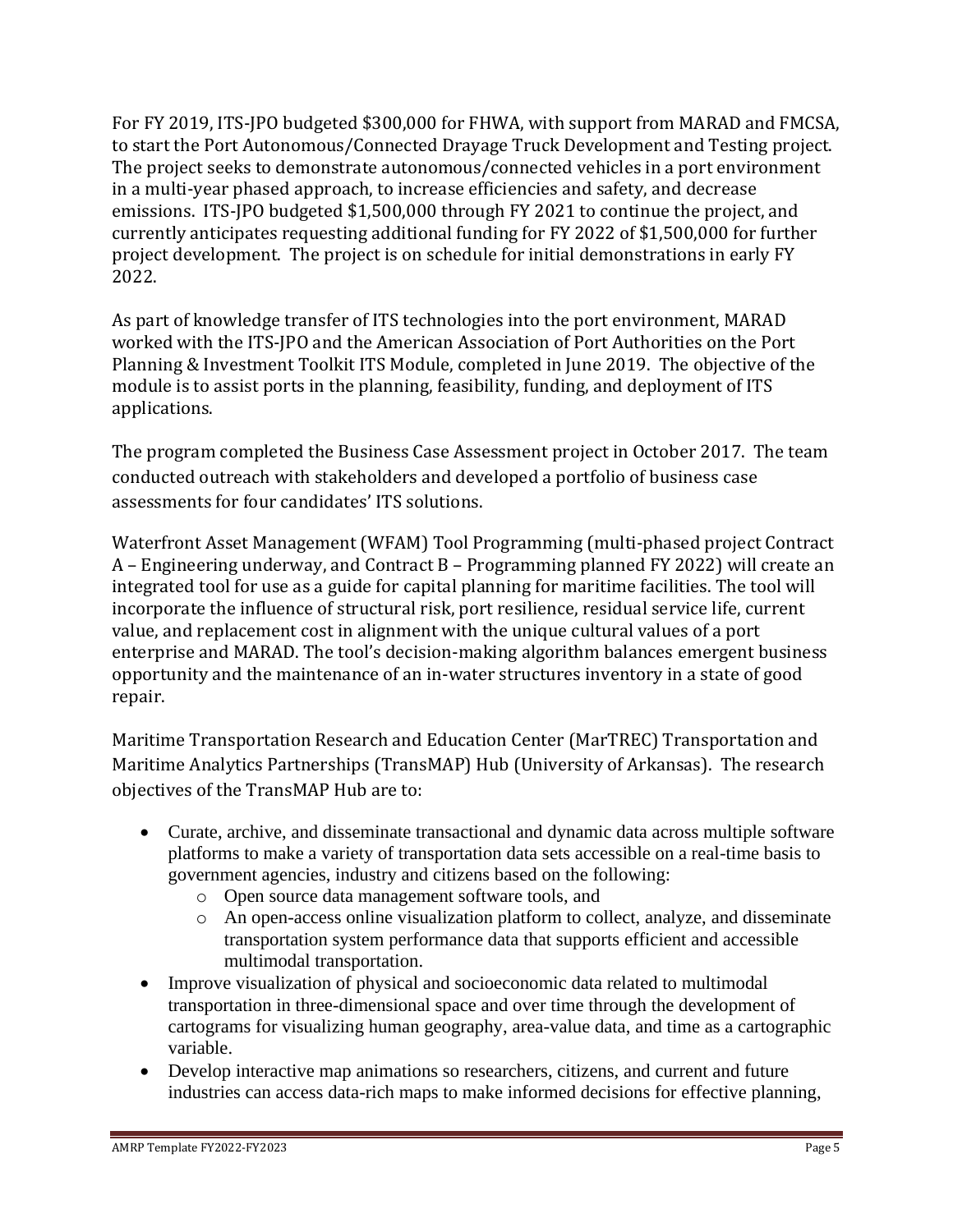management, and advancement of efficient, resilient, and sustainable multimodal transportation systems including highway, rail, maritime, and pipeline when data is available for public access.

| <b>RD&amp;T</b><br>Program<br><b>Name</b> | <b>FY</b><br>2022<br>Pres.<br>Budget*<br>$($ \$000) | <b>Applied</b><br>(5000) | <b>Technology</b><br><b>Transfer</b><br>(5000) | <b>Facilities</b><br>(5000) | <b>Experimental</b><br>Development<br>(5000) | <b>Major</b><br>Equipment,<br><b>R&amp;D Equipment</b><br>(5000) |
|-------------------------------------------|-----------------------------------------------------|--------------------------|------------------------------------------------|-----------------------------|----------------------------------------------|------------------------------------------------------------------|
| $META*$                                   |                                                     | 0                        |                                                |                             |                                              |                                                                  |
| <b>MARAD</b><br>$ITS$ - $P0*$             |                                                     | 0                        | 0                                              |                             |                                              | 0                                                                |
| WFAM*                                     |                                                     | 0                        |                                                |                             |                                              |                                                                  |
| <b>Totals</b>                             |                                                     |                          |                                                |                             |                                              |                                                                  |

**Table 1 - FY 2022 RD&T Program Funding Details** 

*\* The Maritime Environmental and Technical Assistance (META) program is authorized under 46 U.S.C.* § *50307. META funding is a line item in MARAD's Operations and Training budget; this funding is not provided under a designated Research and Development (R&D) account. META expenditures are primarily used for maritime transportation technology and operational innovation and demonstration projects. This plan is nevertheless provided in order to provide OST visibility of this program.*

*\* MARAD ITS-JPO Activities are funded from and in cooperation with the Intelligent Transportation Systems Joint Program Office (ITS-JPO) funded under the Federal Highway Administration and aligns with their budget submittal.*

*\* MARAD WFAM Activities are not included in the MARAD or DOT budgets, and subject to the availably of funding.*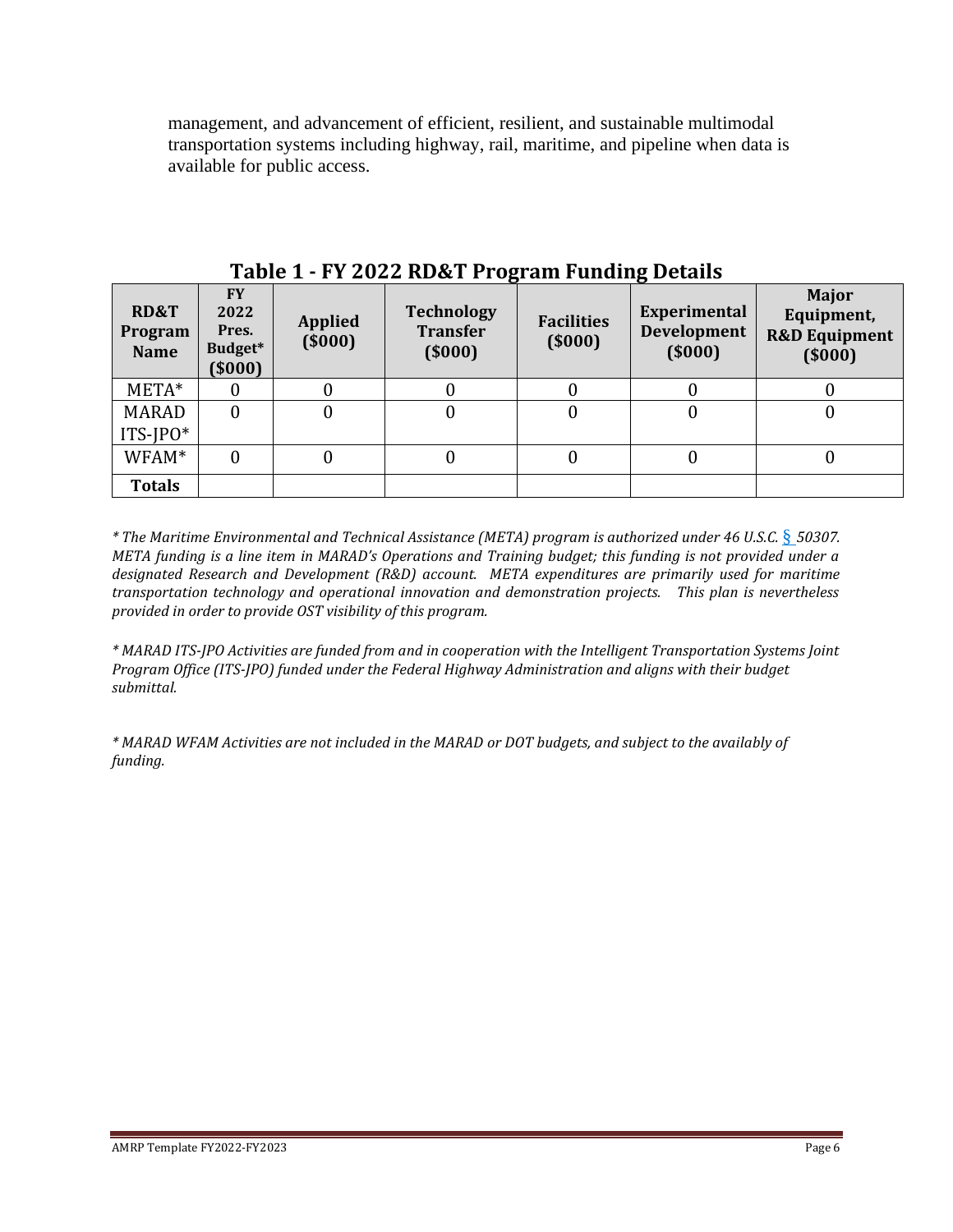| <b>RD&amp;T</b><br>Program<br><b>Name</b> | FY 2022<br>Pres.<br><b>Budget</b><br>(5000) | <b>Safety</b><br>(5000) | Economic<br><b>Strength</b><br>and<br><b>Moderniz</b><br>ation<br>(\$000) | <b>Equity</b><br>(5000) | <b>Climate and</b><br><b>Sustain</b><br>ability<br>(5000) | <b>Transform</b><br>ation<br>(5000) |
|-------------------------------------------|---------------------------------------------|-------------------------|---------------------------------------------------------------------------|-------------------------|-----------------------------------------------------------|-------------------------------------|
| $META*$                                   |                                             |                         |                                                                           |                         |                                                           |                                     |
| <b>MARAD</b><br>$ITS$ - $P0*$             |                                             |                         |                                                                           |                         |                                                           |                                     |
| WFAM*                                     |                                             |                         |                                                                           |                         |                                                           |                                     |
| <b>Totals</b>                             |                                             |                         |                                                                           |                         |                                                           |                                     |

**Table 2 - FY 2022 RD&T Program Budget Request by DOT Strategic Goal** 

*\*META funds do not fit neatly into the above categories; there is some overlap. For example, a project exploring the use of domestically produced liquefied natural gas (LNG) for vessel propulsion would have safety, mobility improvement, infrastructure and environmental dimensions.* 

*\* MARAD ITS-JPO Activities are funded from and in cooperation with the Intelligent Transportation Systems Joint Program Office (ITS-JPO) funded under the Federal Highway Administration and aligns with their budget submittal.*

*\* MARAD WFAM Activities are not included in the MARAD or DOT budgets, and subject to the availably of funding.*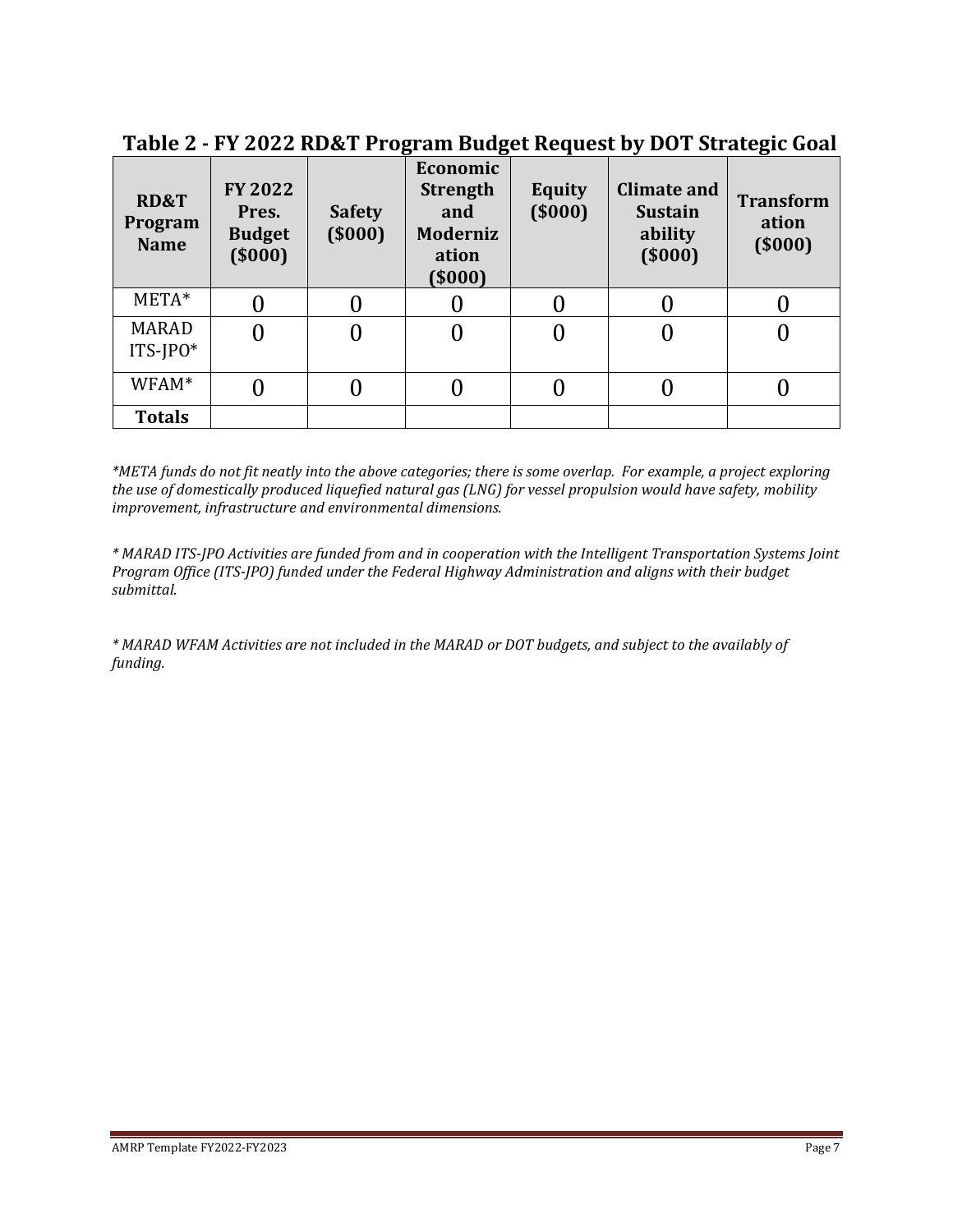# **Chapter 1 – FY 2022 RD&T Programs**

## **High Priority Project Descriptions (META)**

### **(\$0\*)**

*\* The Maritime Environmental and Technical Assistance (META) program is authorized under 46 U.S.C.* § *50307. META funding is a line item in MARAD's Operations and Training budget; this funding is not provided under a designated Research and Development (R&D) account. META expenditures are primarily used for maritime transportation technology and operational innovation and demonstration projects. This plan is nevertheless provided in order to provide visibility of this program.*

### **Program Description:**

The META program is designed to provide financial and technical assistance to maritime stakeholders for purposes that include identifying, studying, evaluating, testing, demonstrating or improving emerging marine technologies and practices that are likely to achieve maritime environmental, safety, and transportation system efficiency improvements. As such, most of the program's efforts support directly or tangentially recent DOT priorities such as climate and resilience, safety, economic strength, and future proofing.

### **Program Objectives:**

The primary objective of the META program is to provide assistance to maritime stakeholders in an effort to address environmental challenges.

## **Anticipated Program Activities:**

• **Maritime Decarbonization, Alternative Energy Technology, and Energy Efficiency.** This includes demonstration projects and testing to analyze marine use of domestically produced alternative fuels and energy conservation technologies/methods with a goal of advancing zero-emission operations and decarbonization in the maritime sector.

Funding in FY 2022 will enable MARAD to pursue innovation and the evaluation of cost effective and environmentally sound alternative and renewable energy, and to advance energy efficiency improvements for the maritime industry. MARAD will seek to emphasize work with hydrogen fuel cells and high-powered batteries, further explore the use of alternative fuels for maritime applications and explore sustainable micro grid applications at ports. Use of these alternatives in the maritime market expands the market demand for these types of fuels and technologies and may provide economical alternatives to industry for achieving compliance with environmental standards. META projects that support the advancement and development of alternative energies for maritime applications also help to support American job growth in clean energy and maritime transportation fields. These projects will also support domestic technology development and associated American manufacturing jobs. MARAD will also look at additional opportunities to adapt and scale technologies from other transportation modes and landside industries.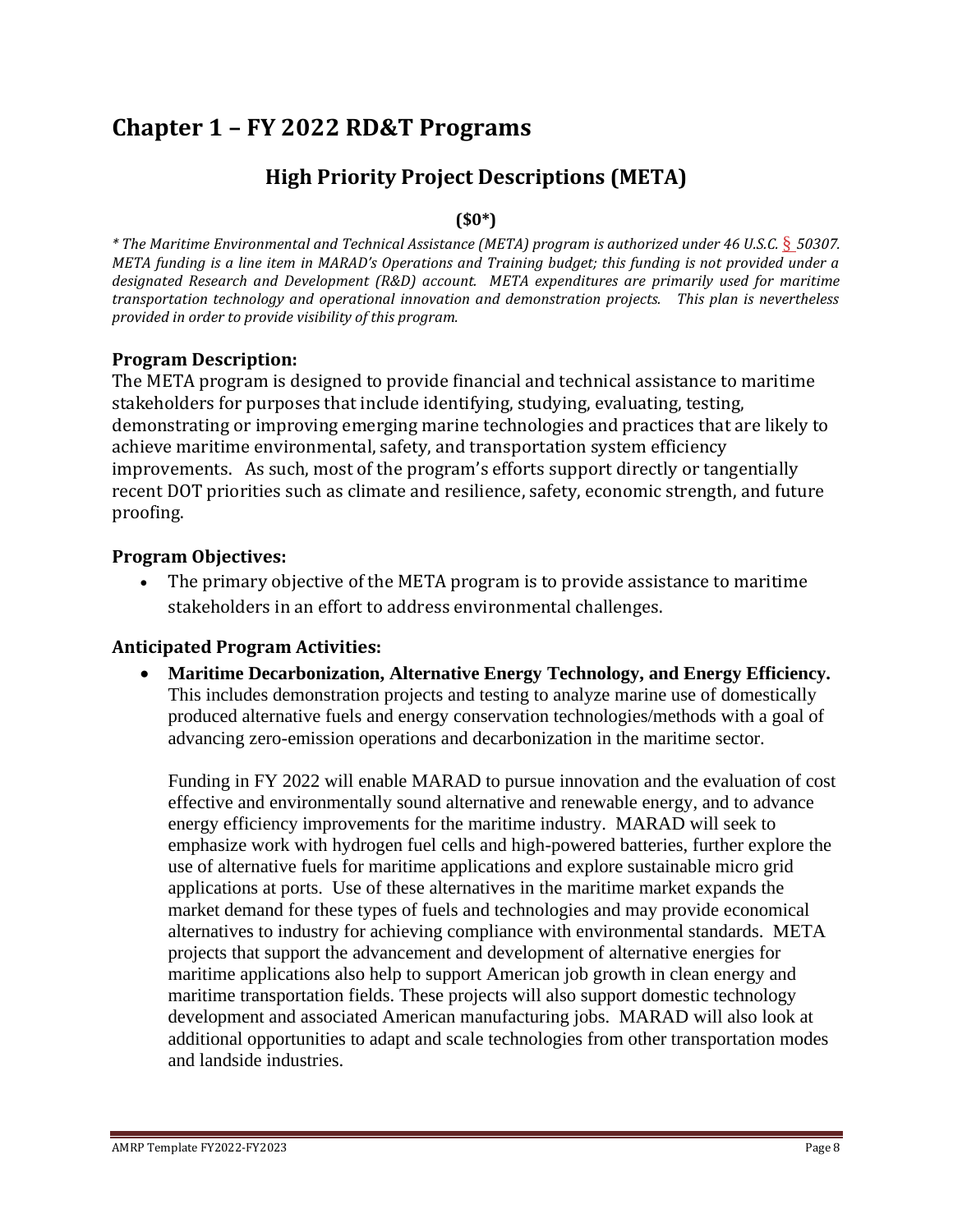• **Aquatic Invasive Species Mitigation:** META funding will also support advancement of ballast water treatment technology and discharge compliance monitoring tools, as well as methods for managing/mitigating hull fouling. Since its inception, the control of aquatic invasive species (AIS) has been a principal META focus area. AIS can cause significant infrastructure damage and can degrade the value of waterbodies and ecosystems for various beneficial uses. In FY 2022, META will continue to build upon and implement a key MARAD initiative by measuring the effectiveness of multiple commercial Ballast Water Management Systems (BWMS). Such systems are critical to preventing the spread of non-native aquatic species in rivers, lakes, and coastal waters. Funding will be used to maintain the two MARAD-supported BWMS facilities necessary for U.S. Coast Guard certification and International Maritime Organization compliance testing and associated scientific teams involved with the testing. Funding will also support ongoing innovation and demonstration of technologies and methods to monitor installed ballast water treatment systems' operational effectiveness, and to examine technology that could be used to remove and capture bio-fouling on underwater hulls as well as pollutants associated with anti-fouling coatings.

### **Expected Program Outcomes:**

Most META projects are forward-facing with results posted to the Agency's webpage to inform the industry, sister agencies, and other stakeholders. MARAD will continue posting project results and data on its webpage throughout 2022.

In addition, MARAD staff coordinates with OST-R, through the DOT RD&T Planning Team, and provides input to the DOT Research Hub on an annual basis. In addition, the DOT Research Hub has imbedded links to the MARAD website where information regarding META research activities is available to the public. This information includes project descriptions, funding amounts, links to final reports, datasets, and summary descriptions of research outputs, outcomes, and impacts.

#### **Collaboration Partners:**

Most META projects have been developed because of an expressed need from the maritime industry. The META program is built on the premise of public-private partnerships and collaboration with Federal, state and local government, academia, maritime industry and non-governmental organizations. Many META projects provide for substantial cost sharing with other governmental, academic, and private industry partners.

In addition, MARAD supports broader DOT research coordination and collaboration efforts such as the Center for Climate Change, Environmental Stewardship working group, and others.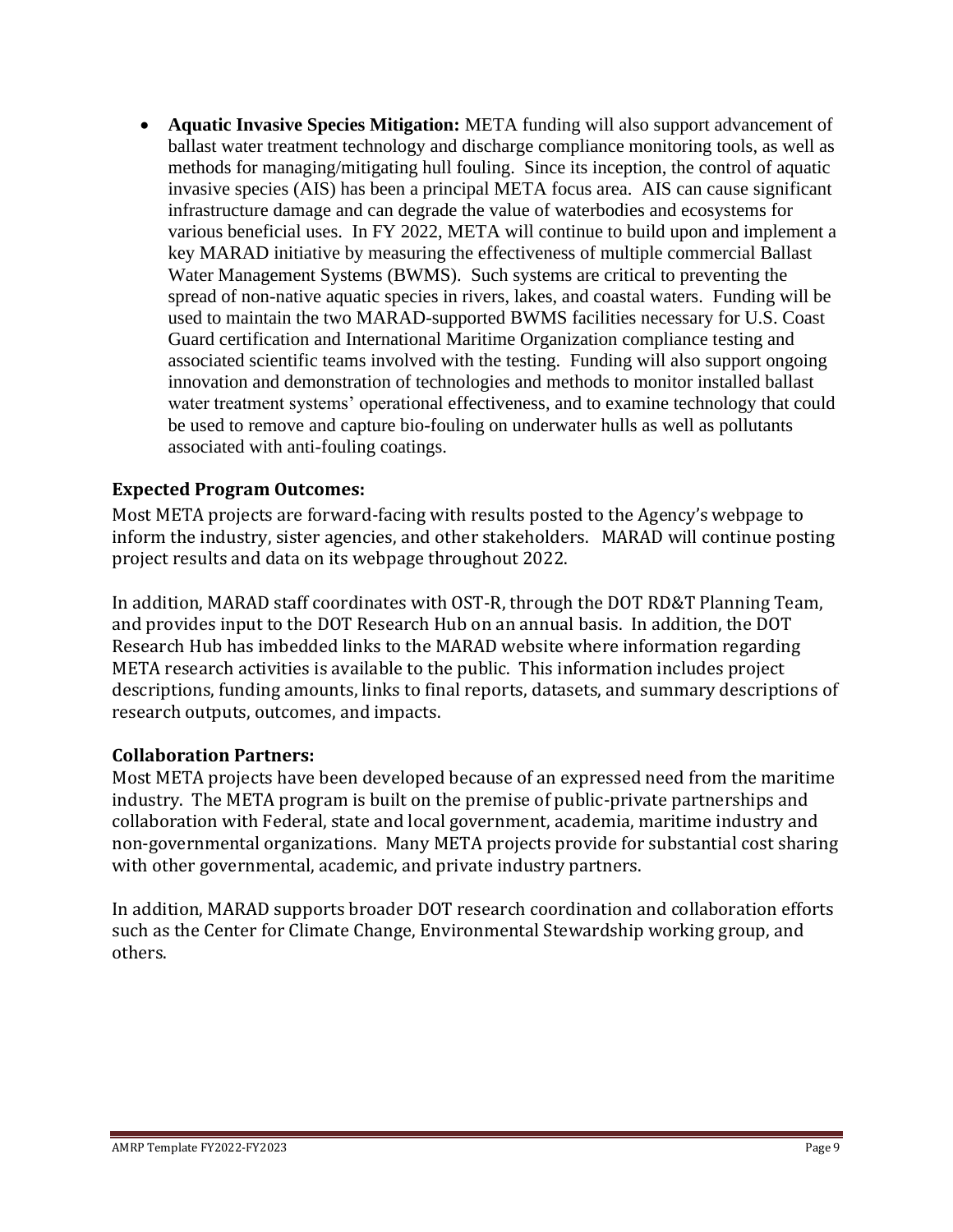## **High Priority Project Descriptions (MARAD ITS-JPO)**

#### **(\$0\*)**

*\* MARAD ITS-JPO activities are funded from and in cooperation with the Intelligent Transportation Systems Joint Program Office (ITS-JPO) funded under the Federal Highway Administration and aligns with their budget submittal.*

#### **Program Description/Objectives/Activities:**

#### *Federal Role/Continued Relevance*

MARAD, in conjunction with Intelligent Transportation Systems – Joint Program Office (ITS-JPO) research programs, seeks to increase cargo capacity and reliability of freight moving through ports. MARAD is engaged in a multi-year research program that seeks to achieve two primary goals:

- 1) To identify opportunities to conduct research that addresses critical freight movement and ITS infrastructure gaps
- 2) To identify opportunities for pilot projects and programs to be deployed including T2.

U.S. Maritime Transportation System National Advisory Committee (MTSNAC) Port Subcommittee develops recommendations for the USDOT on ports and maritime ITS topics.

The law for the port development is at 46 U.S.C.  $\S$  50302.

#### **Expected Program Outcomes:**

For FY 2019, ITS-JPO budgeted \$300,000 for FHWA, with support from MARAD and FMCSA, to start the Port Autonomous/Connected Drayage Truck Development and Testing project. The project seeks to demonstrate autonomous/connected vehicles in a port environment in a multi-year phased approach, to increase efficiencies and safety, and decrease emissions. ITS-JPO budgeted \$1,500,000 through FY 2021 to continue the project, and currently anticipates requesting additional funding for FY 2022 of \$1,500,000 for further project development. The project is on schedule for initial demonstrations in early FY 2022.

The Program also has initiatives underway with port/freight data projects. The scope of the potential National Data Architecture Standard for Port Community Systems (PCS) project involves research, development, and knowledge transfer for a national data standard to guide port community systems development and data sharing among port and freight stakeholders.

Waterfront Asset Management (WFAM) Tool Programming (multi-phased project Contract A – Engineering underway, and Contract B – Programming planned FY 2022) will create an integrated tool for use as a guide for capital planning for maritime facilities. The tool will incorporate the influence of structural risk, port resilience, residual service life, current value, and replacement cost in alignment with the unique cultural values of a port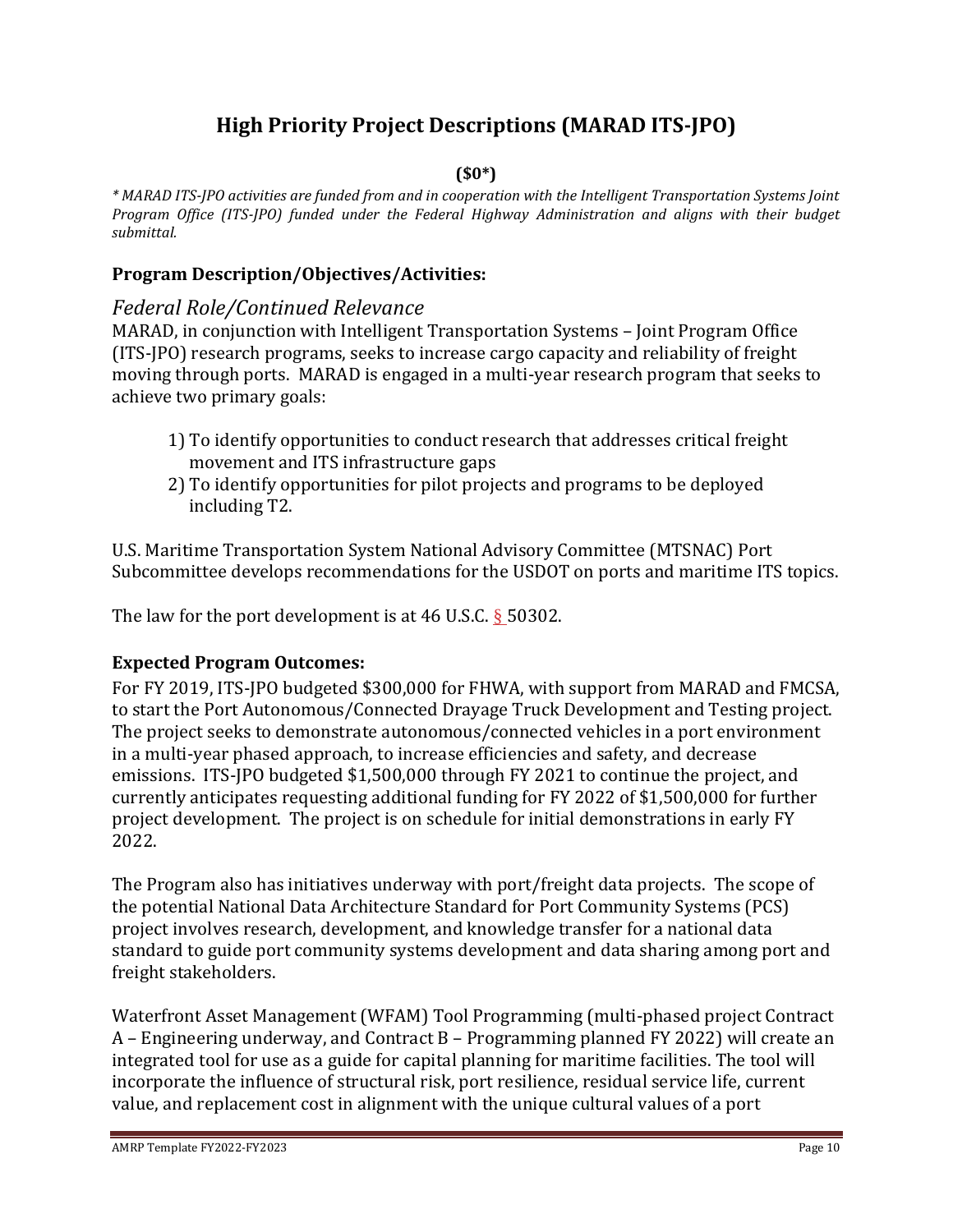enterprise and MARAD. The tool's decision-making algorithm balances emergent business opportunity and the maintenance of an in-water structures inventory in a state of good repair.

Maritime Transportation Research and Education Center (MarTREC) Transportation and Maritime Analytics Partnerships (TransMAP) Hub (University of Arkansas). The research objectives of the TransMAP Hub are to:

- Curate, archive, and disseminate transactional and dynamic data across multiple software platforms to make a variety of transportation data sets accessible on a real-time basis to government agencies, industry and citizens based on the following:
	- o Open source data management software tools, and
	- o An open-access online visualization platform to collect, analyze, and disseminate transportation system performance data that supports efficient and accessible multimodal transportation.
- Improve visualization of physical and socioeconomic data related to multimodal transportation in three-dimensional space and over time through the development of cartograms for visualizing human geography, area-value data, and time as a cartographic variable.
- Develop interactive map animations so researchers, citizens, and current and future industries can access data-rich maps to make informed decisions for effective planning, management, and advancement of efficient, resilient, and sustainable multimodal transportation systems including highway, rail, maritime, and pipeline when data is available for public access.

## **Collaboration Partners:**

The ITS MARAD Program is a joint USDOT initiative, co-led by the ITS-JPO and MARAD with modal participation from FHWA and FMCSA. MARAD works with ITS-JPO for project information reporting.

U.S. Maritime Transportation System National Advisory Committee (MTSNAC) Port Subcommittee develops recommendations for the USDOT on ports and maritime ITS topics.

In addition, MARAD participates and contributes support to DOT research coordination and collaboration led and coordinated by OST-R.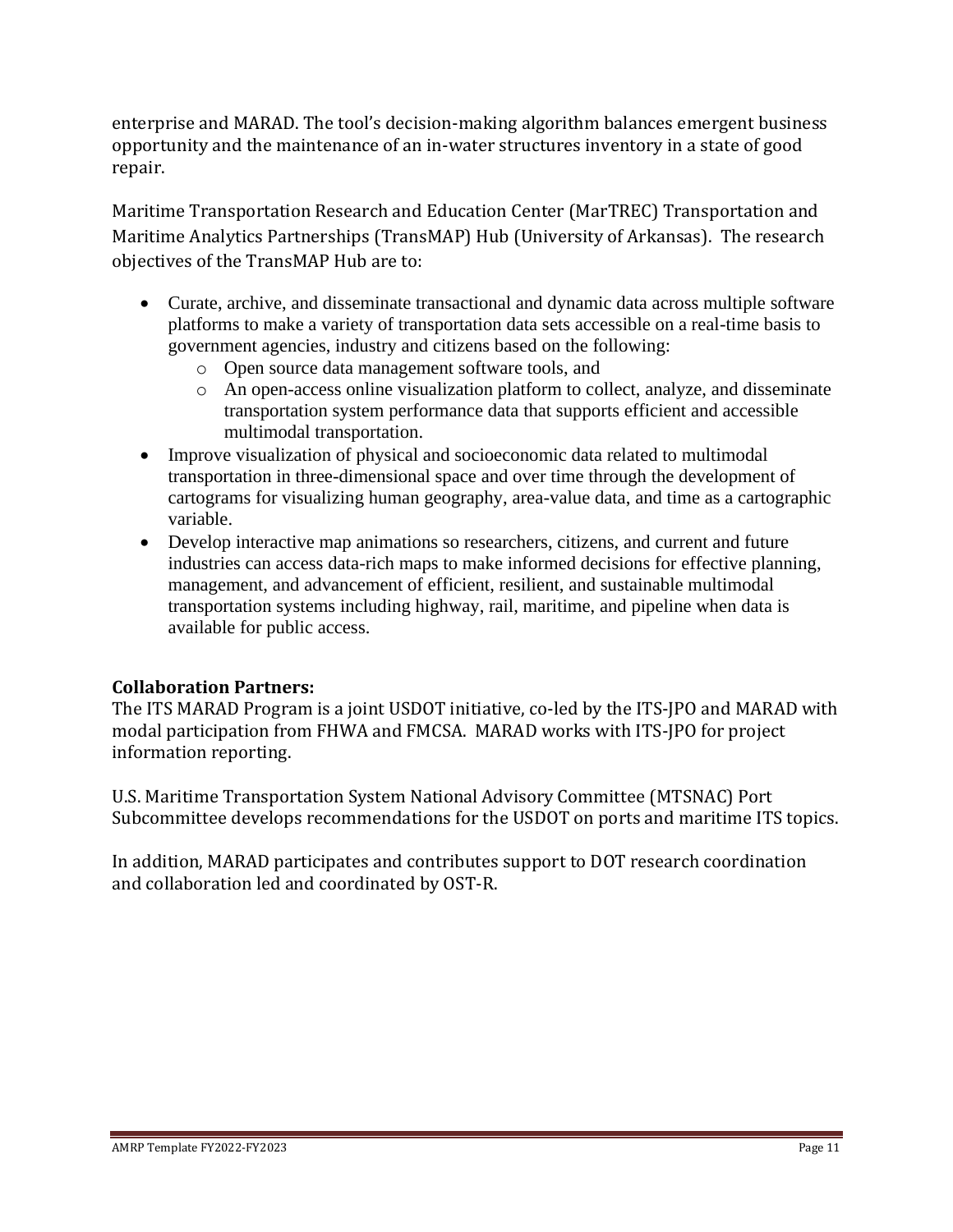# **Chapter 2 – FY 2023 RD&T Programs**

# **Maritime Environmental and Technical Assistance Program**

## **Program Description:**

The META program is designed to provide financial and technical assistance to maritime stakeholders for purposes that include identifying, studying, evaluating, testing, demonstrating or improving emerging marine technologies and practices that are likely to achieve maritime environmental, safety, and transportation system efficiency improvements. As such, most of the program's efforts support directly or tangentially recent DOT priorities such as climate and resilience, safety, economic strength, and future proofing.

## **Program Objectives:**

• The primary objective of the META program is to provide assistance to maritime stakeholders in an effort to address environmental challenges.

## **Anticipated Program Activities:**

## **Maritime Decarbonization, Alternative Energy Technology, and Energy Efficiency**

Funding in FY 2023 will enable MARAD to pursue innovation and evaluation of cost effective and environmentally sound alternative and renewable energy and to advance decarbonization and support energy efficiency improvements for the maritime industry. Specifically, META will focus on:

- Investigating and demonstrating the use of technologies to get to zero emissions for vessels and port applications;
- Supporting efforts to identify, test, and implement the use of low carbon fuels; and
- Investigating and demonstrating alternative energy applications at ports and terminals to reduce power grid demands.

## **Aquatic Invasive Species Mitigation**

FY 2023 activity will build upon research that supports aquatic nuisance species monitoring in discharged ballast water and efficacy testing of ballast water management systems and promising state-of-the-art treatments. Work will also continue in efficacy evaluations of technologies that clean and capture hull bio-fouling.